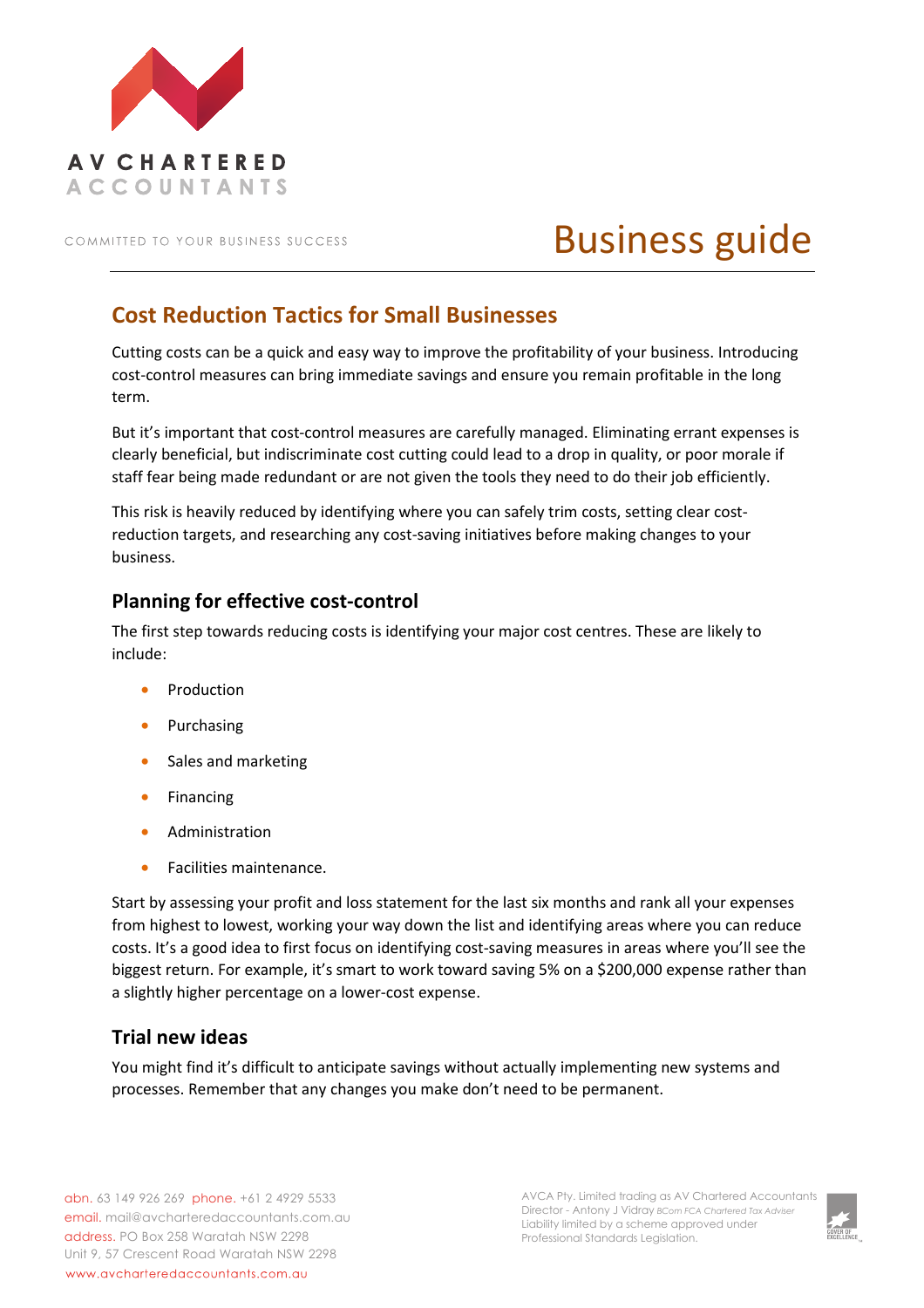If you aren't sure if a cost-saving measure is suitable for your business, consider trialling it for a few months then assessing the results. This way, you'll soon get an idea of the real cost savings without having to commit long-term to new processes or changes.

Any new processes or systems should be benchmarked and frequently revisited to ensure they are still suitable for your business. Consider asking staff for feedback around any changes to make sure there are no hidden problems that could be costing you more than the cost-saving value.

If you are in doubt about any potential changes, consider seeking professional advice from an accountant, industry association, or business mentor.

## **Quick savings**

You might be surprised to find that significant savings can be made without having to worry about your quality and performance being affected. Here are the most popular ways to trim costs without making radical changes.

- Eliminate unnecessary costs start with waste reduction, heating costs, and utilities charges.
- Reduce inefficiency by identifying manual tasks that could be computerised or completed less frequently.
- Avoid frequent, small orders that cost more than larger orders and take additional time to complete.
- Reduce travel expenses by booking air travel earlier and using cheaper accommodation on business trips.
- Find alternatives to high-priced suppliers or negotiate better payment terms or discounts on purchased goods.
- Revise your credit polices to encourage prompt payment.
- Brainstorm quick cost savings with your staff they might have some useful suggestions you may have overlooked.

#### **Significant savings**

Once you have identified your major cost centres, you may want to investigate potential ways to save money by changing existing processes.

Some of the most common opportunities are listed below, but before adopting any changes you should be aware of any potential damage to your core business activities.

- Cut payroll costs by outsourcing non-essential activities.
- Redesign you existing processes to eliminate duplication, and cut time wastage.
- Make use of current technology, or latest industry thinking.
- Agree to long-term supply contracts, or guarantee a minimum purchase amount to secure better terms.